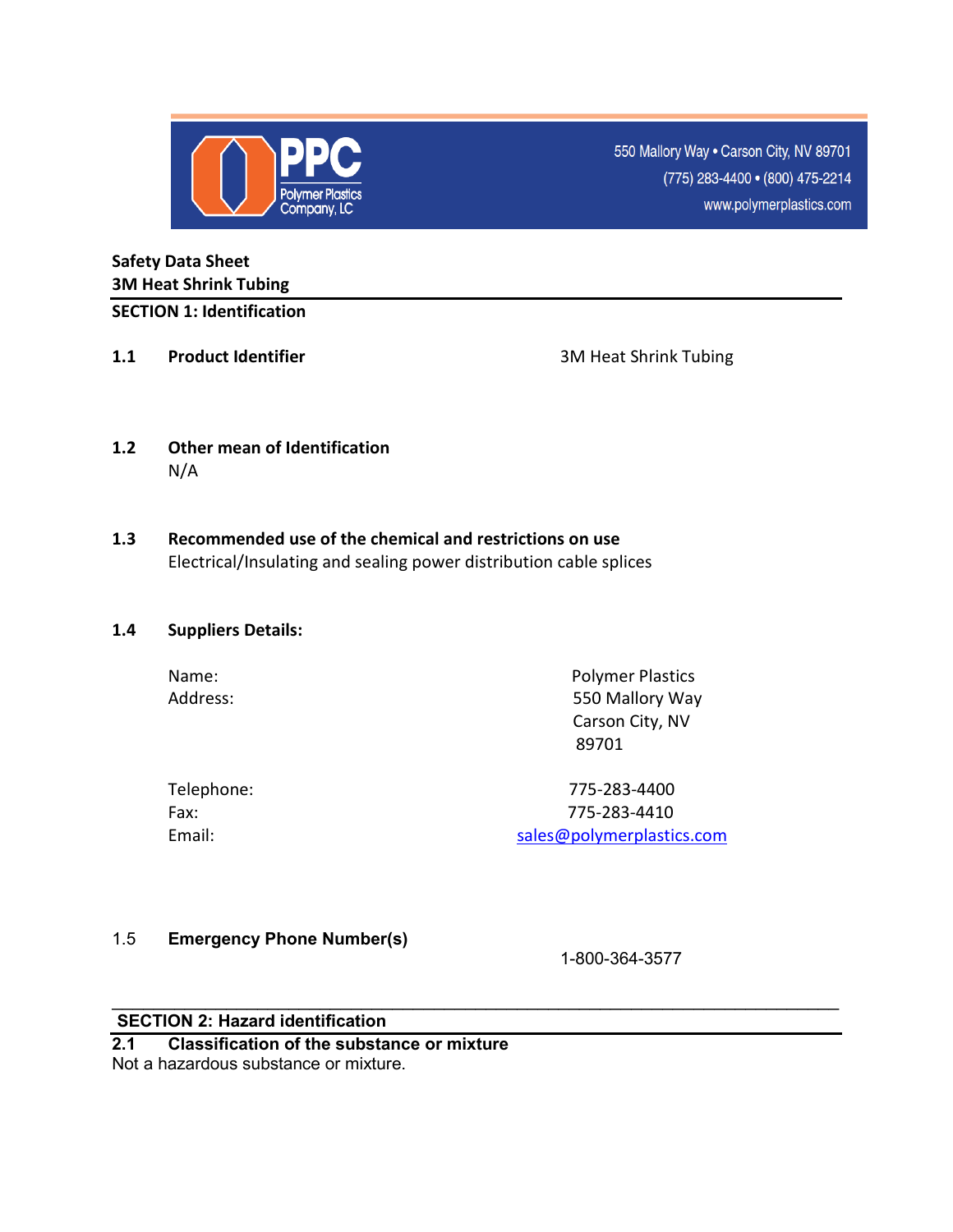#### **2.2 GHS label elements, including precautionary statements**  Not a hazardous substance or mixture.

## **2.3 Other hazards which do not result in classification**

Not a hazardous substance or mixture.

# **Statement regarding ingredients of unknown toxicity (OSHA)**

N/A

#### **SECTION 3: Composition/information on ingredients**

#### **3.1 Substances**

Flame Retardant Polyolefin Tubing

#### **SECTION 4: First-aid measures**

| 4.1<br>General advice                                         | Description of necessary first-aid measures<br>No need for first aid is anticipated |  |  |
|---------------------------------------------------------------|-------------------------------------------------------------------------------------|--|--|
| If inhaled                                                    | No need for first aid is anticipated                                                |  |  |
| In case of skin contact                                       | No need for first aid is anticipated                                                |  |  |
| In case of eye contact                                        | No need for first aid is anticipated                                                |  |  |
| If swallowed                                                  | N/A                                                                                 |  |  |
| Personal protective equipment for first-aid responders<br>N/A |                                                                                     |  |  |
|                                                               |                                                                                     |  |  |

N/A

**4.2 Most important symptoms/effects, acute and delayed** 

# **4.3 Indication of immediate medical attention and special treatment needed, if necessary**

N/A

# **SECTION 5: Fire-fighting measures**

**5.1 Suitable extinguishing media**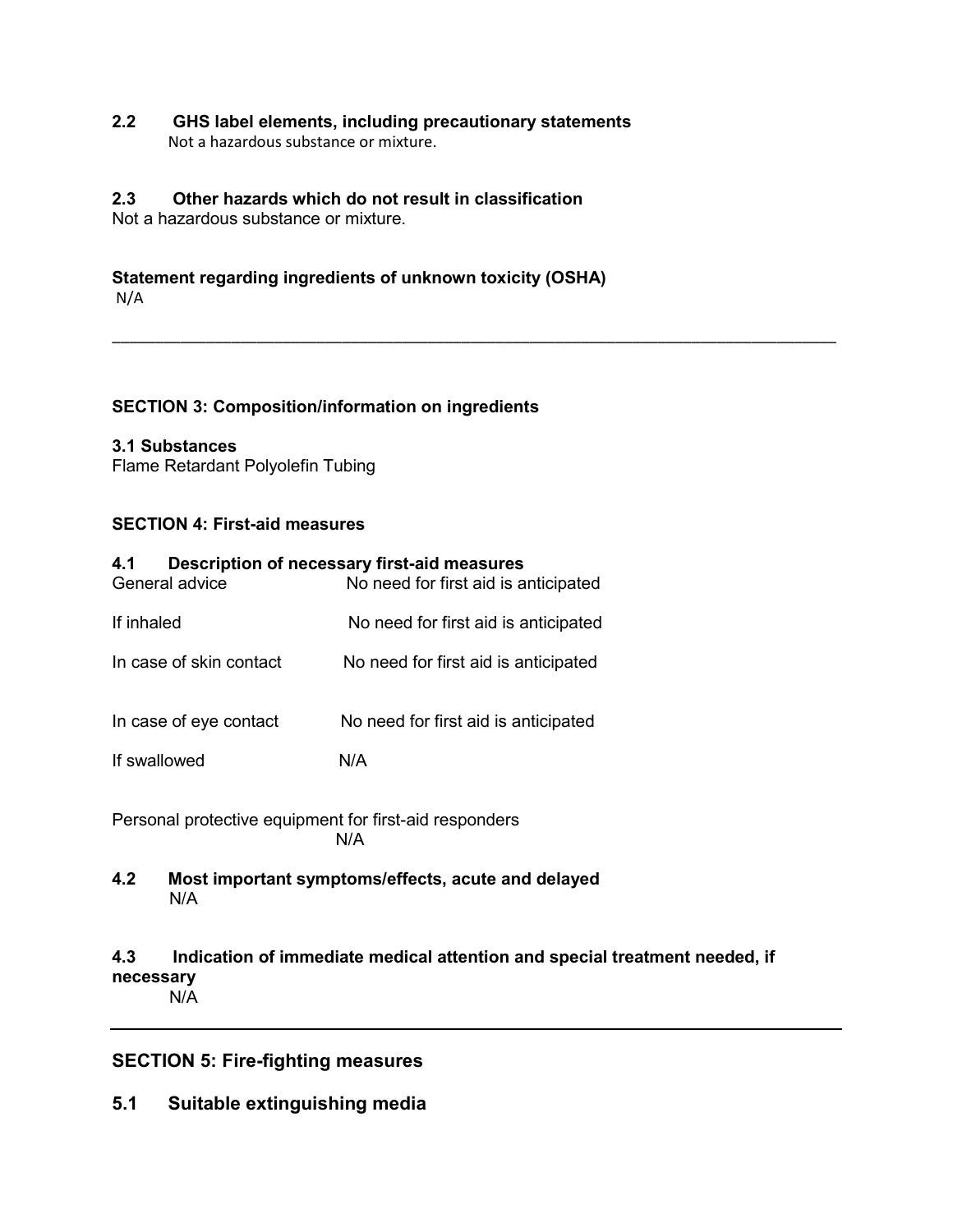Use a carbon dioxide or dry chemical extinguisher

#### **SECTION 6: Accidental release measures**

- **6.1 Personal precautions, protective equipment and emergency procedures** N/A
- **6.2 Environmental precautions**  N/A
- **6.3 Methods and materials for containment and cleaning up**  N/A

#### **Reference to other sections**

N/A

# **SECTION 7: Handling and storage**

#### **7.1 Precautions for safe handling**

This product is considered to be an article which does not release or otherwise result in exposure to a hazardous chemical under normal use conditions.

#### **7.2 Conditions for safe storage, including any incompatibilities**  N/A

#### **Specific end use(s)**

N/A

# **SECTION 8: Exposure controls/personal protection**

#### **8.2 Appropriate engineering controls**

This procuct does not release or otherwise result in exposure to a hazardous chemical under normal use conditions.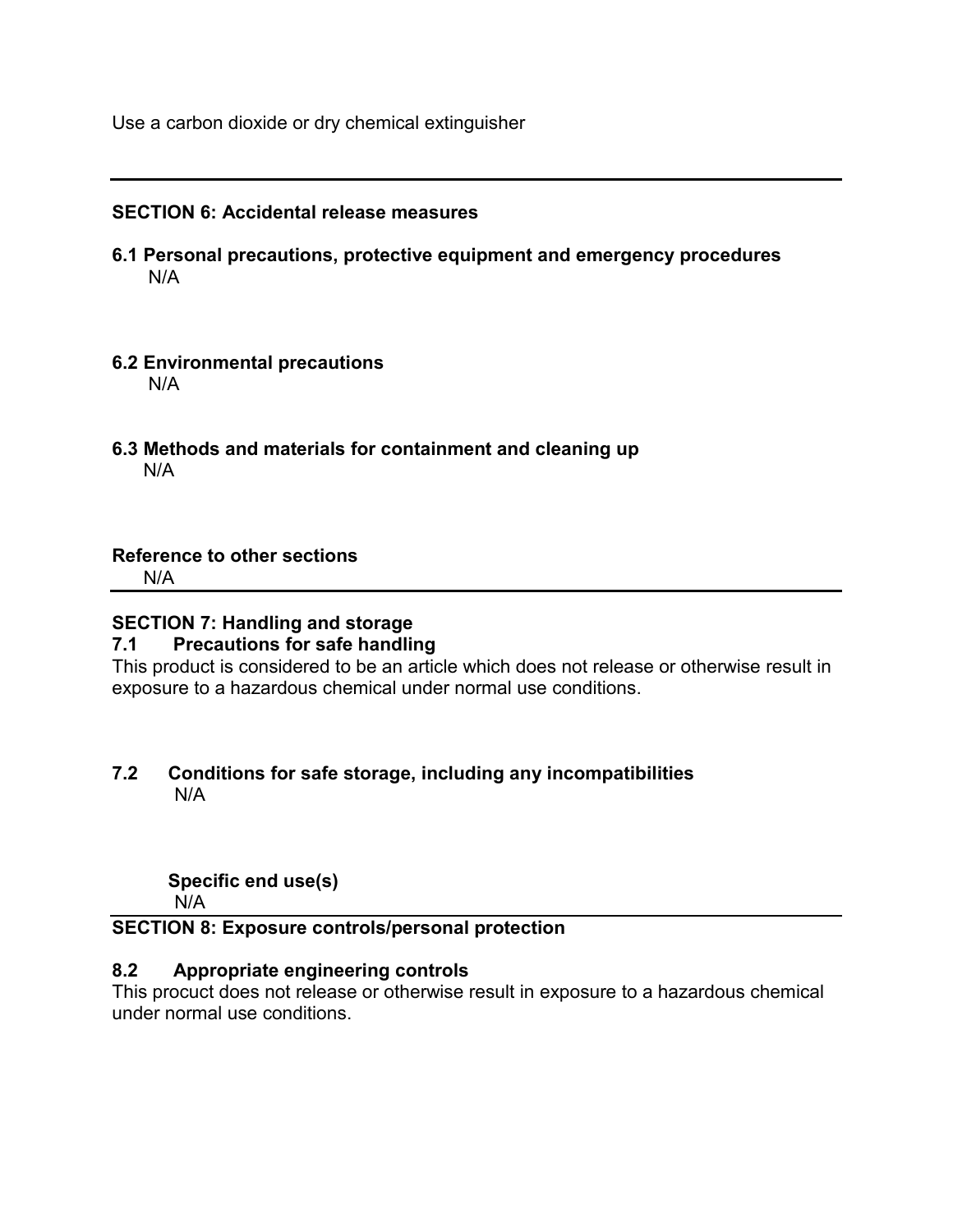# **8.3 Individual protection measures, such as personal protective equipment (PPE) N/A**

# **SECTION 9: Physical and chemical properties**

# **Information on basic physical and chemical properties**

| Odor                                    | <b>Odorless</b> |
|-----------------------------------------|-----------------|
| Odor threshold                          | N/A             |
| рH                                      | N/A             |
| Melting point/freezing point            | N/A             |
| Initial boiling point and boiling range | N/A             |
| Flash point                             | N/A             |
| Evaporation rate                        | N/A             |
| Flammability (solid, gas)               | N/A             |
| Upper/lower flammability limits         | N/A             |
| Upper/lower explosive limits            | N/A             |
| Vapor pressure                          | N/A             |
| Vapor density                           | N/A             |
| <b>Relative density</b>                 | N/A             |
| Solubility(ies)                         | N/A             |
| Partition coefficient: n-octanol/water  | N/A             |
| Auto-ignition temperature               | N/A             |
| Decomposition temperature               | N/A             |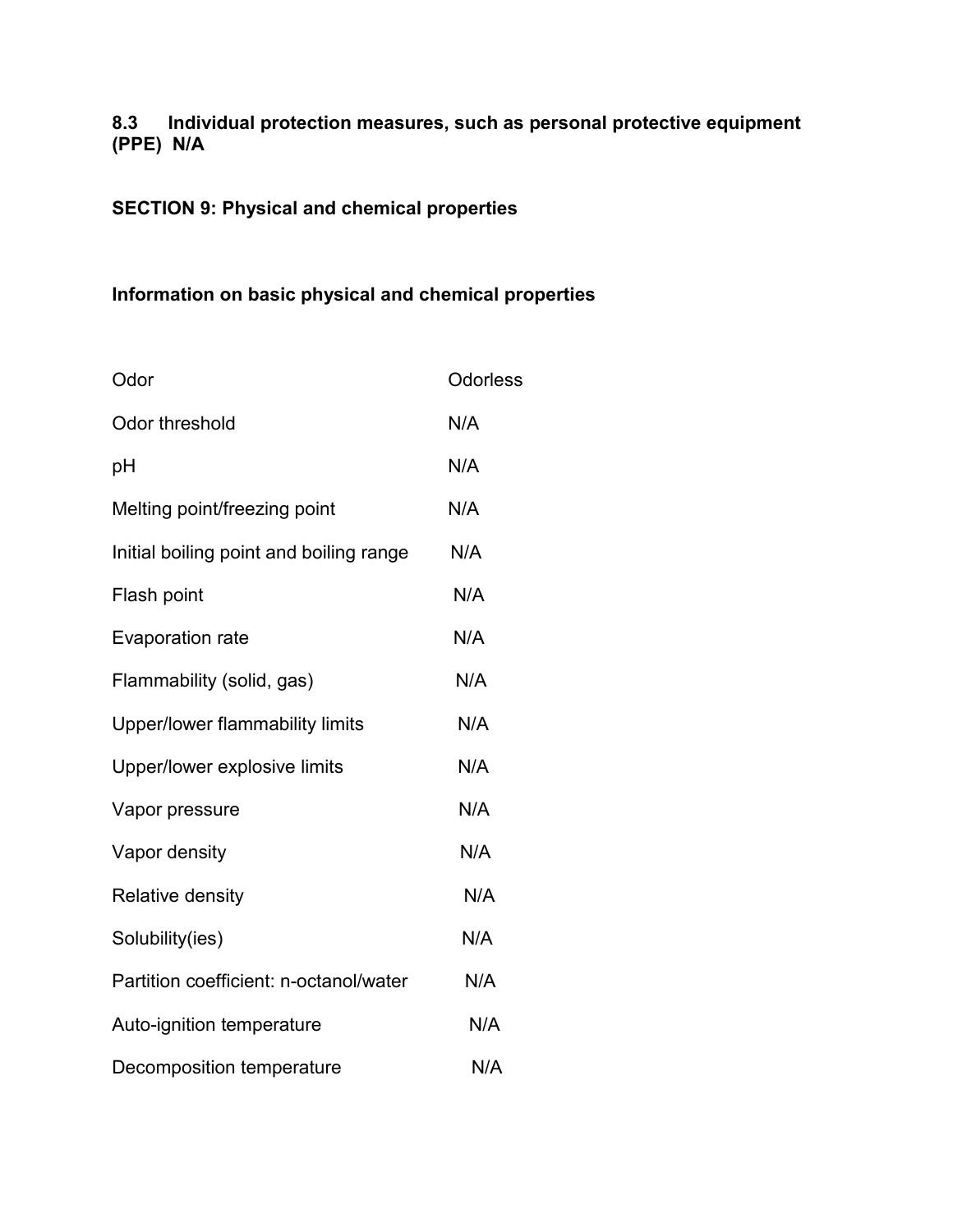| <b>Other safety information</b> |     |
|---------------------------------|-----|
| Oxidizing properties            | N/A |
| <b>Explosive properties</b>     | N/A |
| <b>Viscosity</b>                | N/A |

|--|--|

# **SECTION 10: Stability and reactivity**

#### **10.1 This material is considered to be non reactive under normal use conditions.**

**SECTION 11: Toxicological information** 

# **Information on toxicological effects**

#### **Acute toxicity**

Method: Species: Routes of exposure: Effective dose: Exposure time: Results:

### **Skin corrosion/irritation**

Method: Species: Routes of exposure: Effective dose: Exposure time: Results:

#### **Serious eye damage/irritation**

Method: Species: Routes of exposure: Effective dose: Exposure time: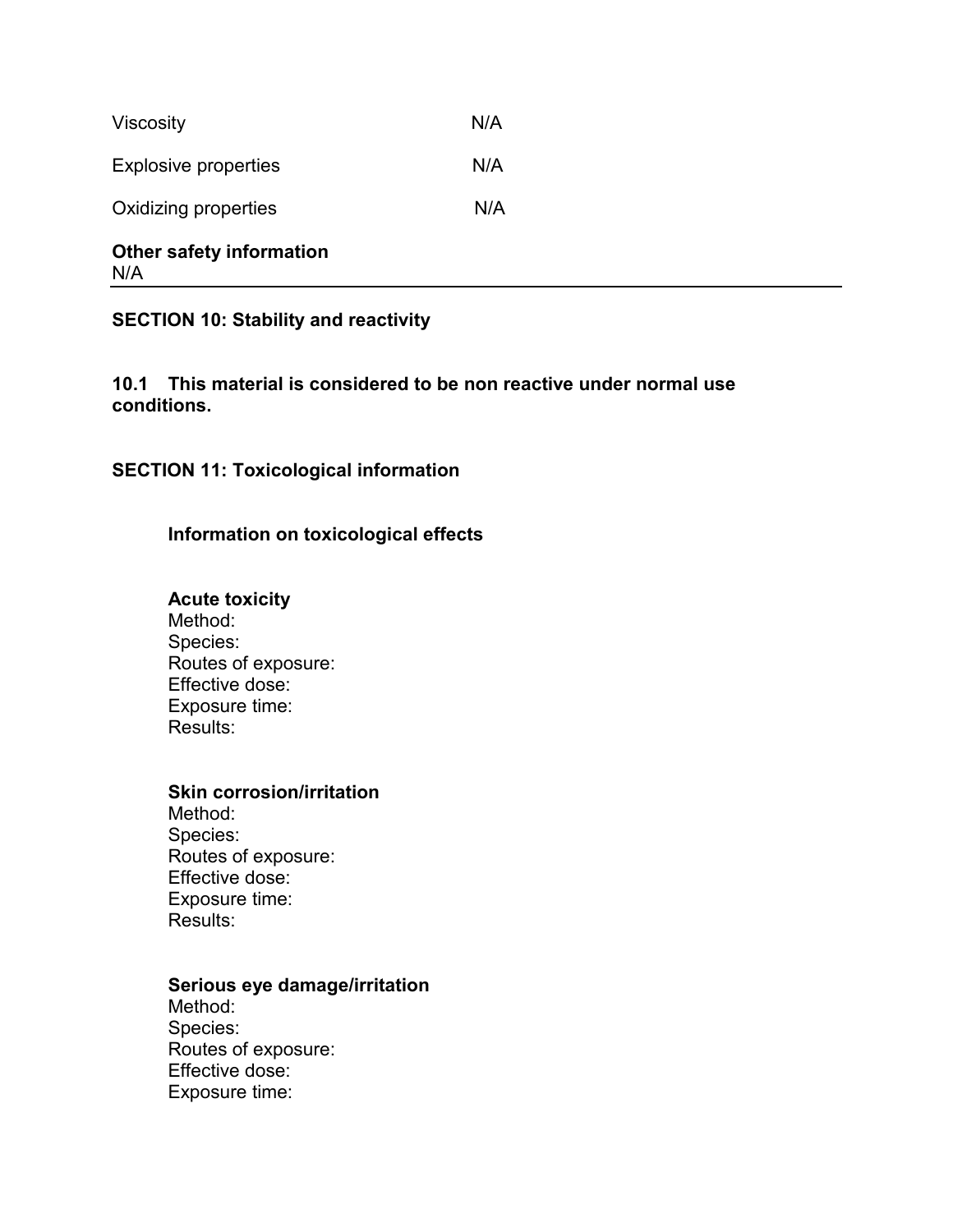#### Results:

#### **Respiratory or skin sensitization**

Method: Species: Routes of exposure: Effective dose: Exposure time: Results:

## **Germ cell mutagenicity**

Method: Species: Routes of exposure: Effective dose: Exposure time: Results:

## **Carcinogenicity**

Method: Species: Routes of exposure: Effective dose: Exposure time: Results:

#### **Reproductive toxicity**

Method: Species: Routes of exposure: Effective dose: Exposure time: Results:

## **STOT-single exposure**  Method: Species: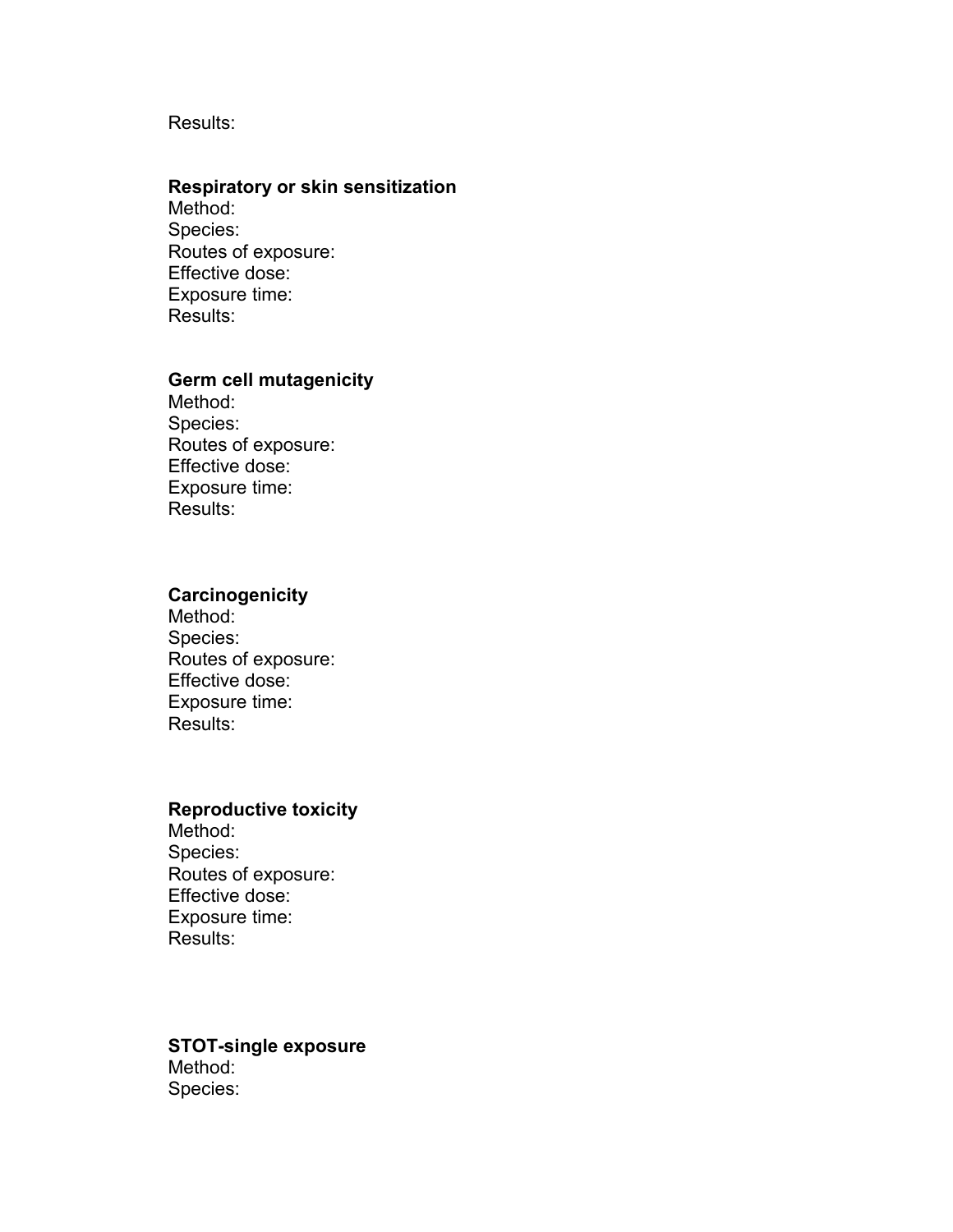Routes of exposure: Effective dose: Exposure time: Results:

#### **STOT-repeated exposure**

Method: Species: Routes of exposure: Effective dose: Exposure time: Results:

#### **Aspiration hazard**

Method: Species: Routes of exposure: Effective dose: Exposure time: Results:

#### **Additional information**

This product does not present a health hazard. However, use or processing of the product in a manner not in accordance with the products directions for use may affect the performance of the product and may present potential health and safety hazards.

# **SECTION 12: Ecological information**

**Toxicity**  N/A

**Persistence and degradability**  N/A

**Bioaccumulative potential**  N/A

**Mobility in soil**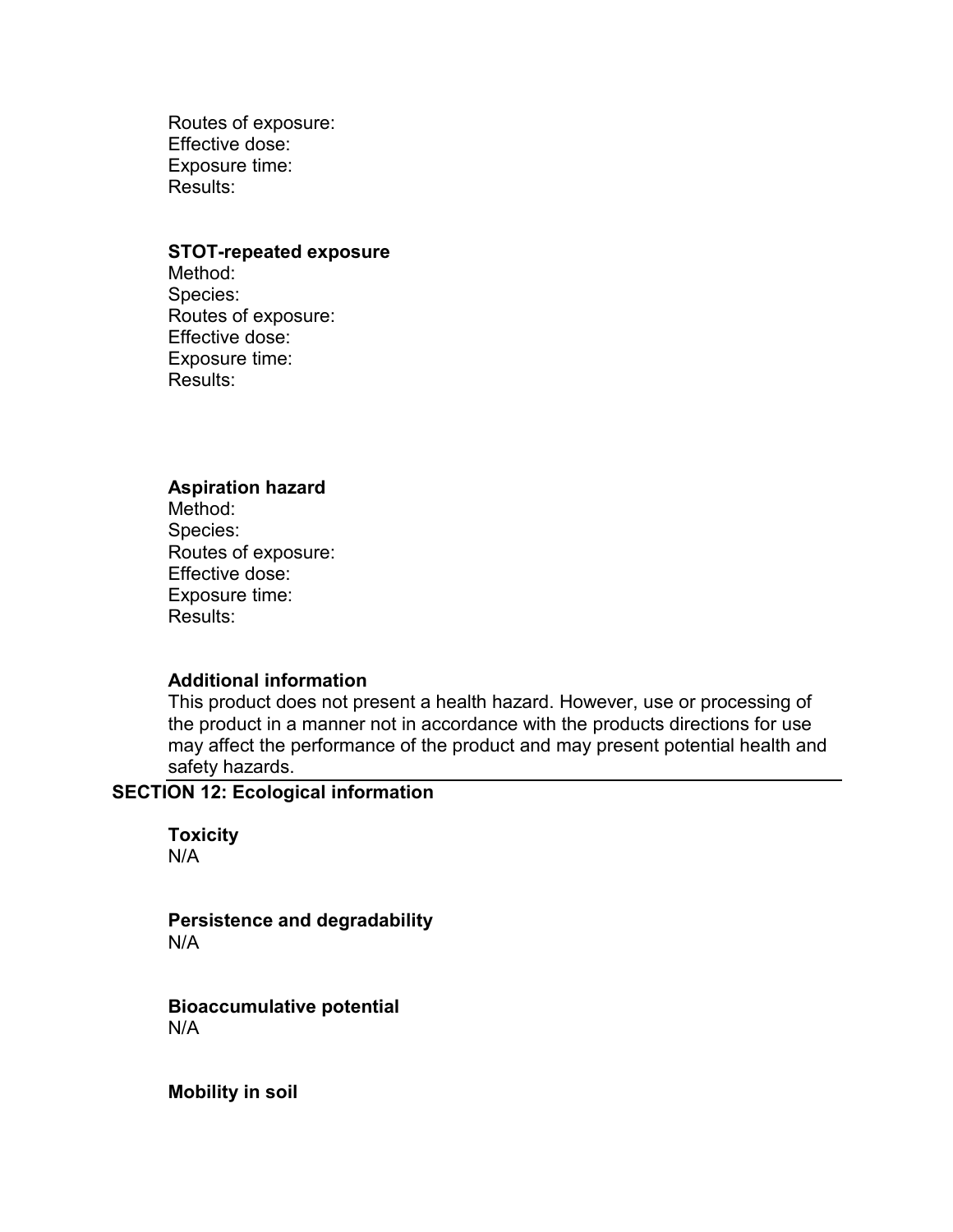N/A

#### **Results of PBT and vPvB assessment**  N/A

#### **Other adverse effects**  N/A

# **SECTION 13: Disposal considerations**

# **Disposal of the product**  Insure conformity with local disposal regulations.

**Disposal of contaminated packaging**   $N/A$ 

**Waste treatment**  N/A

**Sewage disposal**  N/A

**Other disposal recommendations**  N/A

**SECTION 14: Transport information DOT (US)**  Not dangerous goods

> **IMDG**  Not dangerous goods

**IATA**